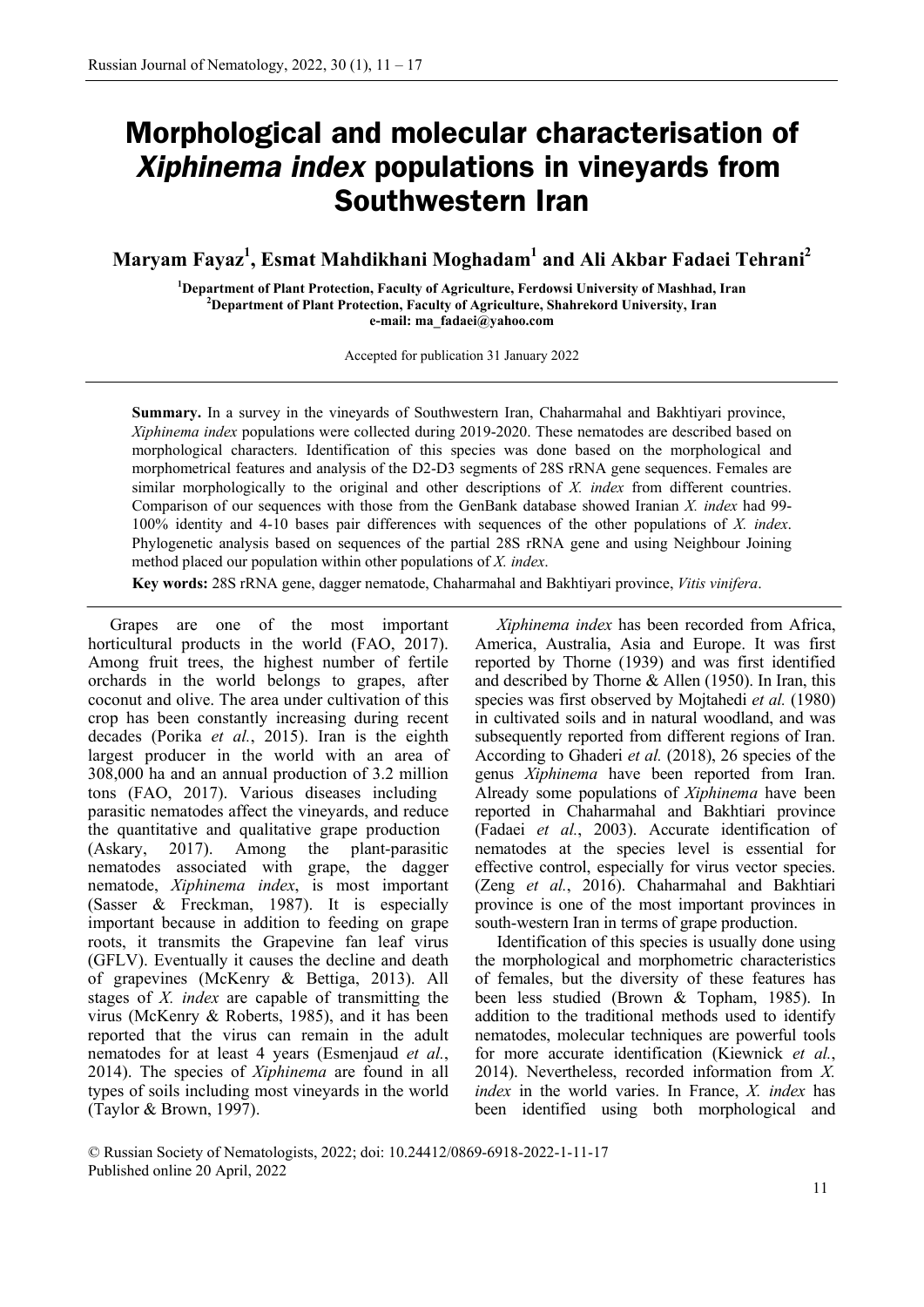molecular methods (Demengeat *et al.*, 2005). By contrast, Leopold *et al.* (2007), using only molecular techniques, identified *X. index* for the first time in Austria. This species has also been identified in Lebanon using only classical classification methods (Jawhar *et al.*, 2006). The application of molecular identification, especially the use of D2-D3 segments of the 28S rRNA gene is useful for detection and separation of different species of *Xiphinema* (Ye *et al.*, 2004). In this study, the objectives were *i*) to characterise *X. index* morphologically, and molecularly by using the D2-D3 segments; *ii*) to investigate phylogenetic relationships of the Iranian *X. index* populations with other populations of the same species and related species using the D2-D3 expansion segments of 28S rRNA gene; and *iii*) to provide morphological identification of different populations of *X. index* in Chaharmahal and Bakhtiari province and their comparison with molecular identification methods.

## **MATERIAL AND METHODS**

**Soil sampling.** 350 soil samples from the rhizosphere of *Vitis vinifera* were collected, from five localities of vineyards in Chaharmahal and Bakhtiyari province during 2019-2020 years. All five localities were positive for the presence of *X. index*. The age of the vineyards sampled in this study was about 40 to 70 years.

**Nematode extraction.** Females of *X. index* were extracted from soil samples using the centrifugalflotation method (Jenkins, 1964) and tray method (Whitehead & Hemming, 1965), and then killed and fixed according to De Grisse (1969). Nematodes were identified based on morphological and morphometric characters. Three populations were selected based on climatic conditions and their characteristics were measured (Shahrekord region with cold climate, Saman region with temperate climate and Lordegan region with warm climate). To study the characteristics of the uterus, adult females were photographed in a drop of water (temporary slides). Measurements were compared with those of the original description (Thorne & Allen, 1950). Photographs of permanent slides were taken with an ocular micrometer of Olympus CX31 microscope. The digital images were made using an Olympus DP50 digital camera attached to an Olympus BX41 microscope powered with differential interference contrast.

**DNA** extraction. For the molecular studies, nematode DNA was extracted from single adult females as described by Pedram *et al.* (2011). To prevent any possible mistakes in different populations, one live nematode from each sample was picked out, studied individually on temporary slides, transferred to a small drop of AE buffer (10 mM Tris-Cl, 0.5 mM EDTA; pH 9.0) on separate clean slides and each was squashed using a clean cover glass. The suspension on each slide was collected by adding 10 μl AE buffer, each regarded as an independent DNA sample and stored at –20°C until PCR amplification.



**Fig. 1.** *Xiphinema index* from Southwest Iran, Chaharmahal and Bakhtiyari province A: Female anterior region; B: Vulval region; C: Tail showing a typical ventral mucro.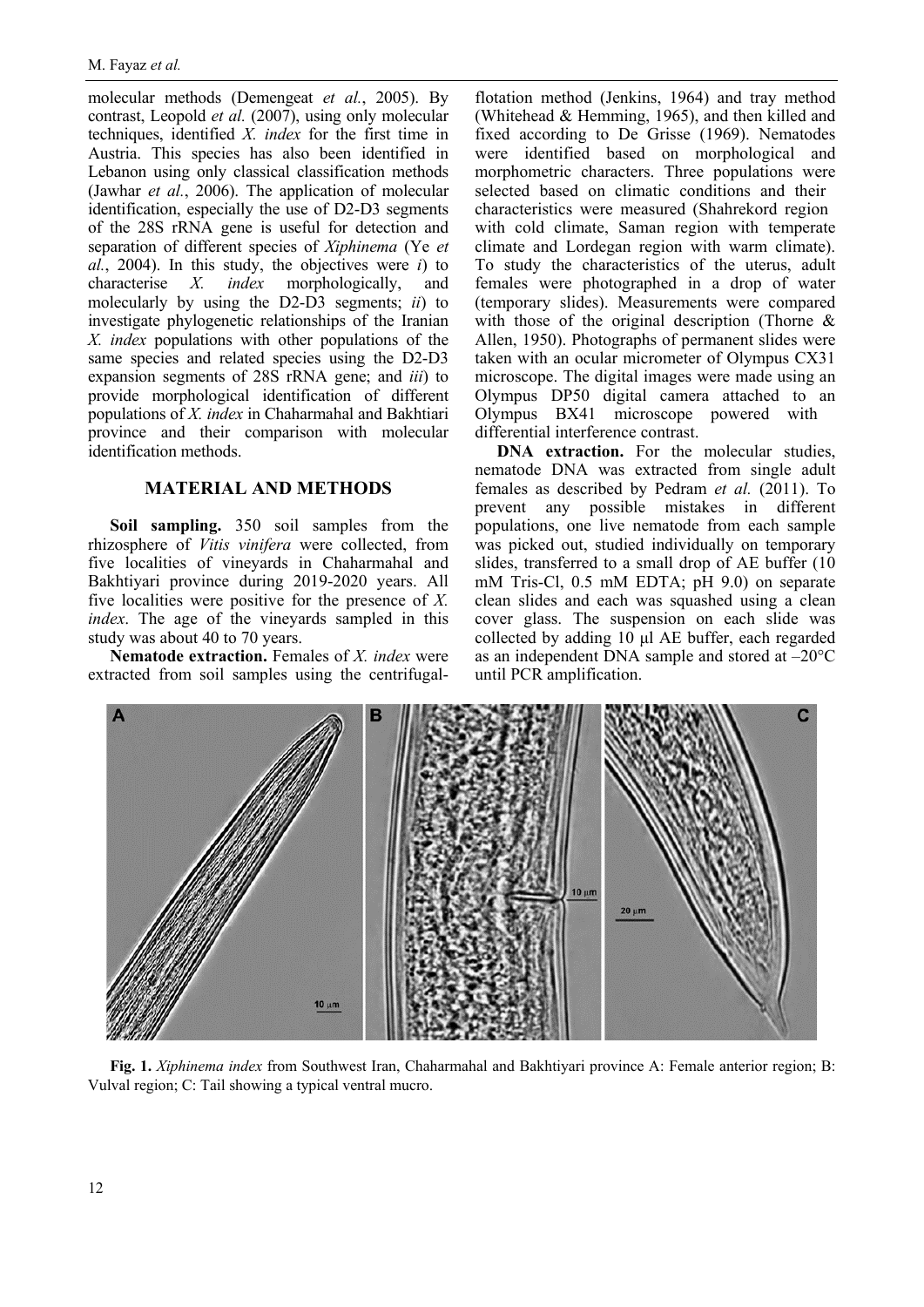**PCR.** Primers used for the amplification of the D2-D3 segments of the 28S rRNA gene were: forward D2A (5′-ACA AGT ACC GTG AGG GAA AGT TG-3') and reverse D3B (5′-TCG GAA GGA ACC AGC TAC TA-3′) (Nunn, 1992; Subbotin *et al.*, 2006; Palomares-Rius *et al.*, 2008). The PCR mixture  $(25 \text{ µ})$  contained 12.5  $\text{µ}$  of Master mix (DENA ZIST ASIA, Mashhad, Iran), 1 µl of each primer (10 pmol  $\mu$ l<sup>-1</sup>), (SINA CLON Tehran, Iran, 5 U  $\mu$ l<sup>-1</sup>), and 3  $\mu$ l<sup>-1</sup> of DNA template and nucleasefree water 7.5 µl. The thermal cycling program employed an initial denaturation at 95°C for 6 min, followed by 35 cycles with a denaturation at 94°C for 30 s, annealing at 55°C for 30 s, and extension at 72°C for 1 min. A final extension was performed at 72°C for 10 min. Amplification success was evaluated electrophoretically on 1% agarose gel.

**Sequencing and phylogenetic analysis.** PCR products were sent to Macrogen Corporation (South Korea) for purifying and sequencing and then the sequences were used in phylogenetic studies. The sequence chromatograms were checked using BioEdit software (Hall, 1999). Out of five submitted sequences, four sequences were read successfully. The newly produced sequences in this study were submitted in the GenBank database under accession numbers MZ677013, MZ677014, MZ677015, MZ677016. Twenty sequences of the 28S rRNA gene were also recorded from GenBank and aligned with four sequences produced in this study using Clustal X software (Larkin *et al.*, 2007) with default parameters. In this analysis *Longidorus intermedius* (JX445117) was used as the outgroup (Gutiérrez-Gutiérrez *et al.*, 2012). Drawing the phylogenic tree was done using MEGA 7 program (Kumar *et al.*, 2016) with 1000 bootstrap replicates. The

phylogenic tree was obtained with the Neighbour Joining method.

#### **RESULTS AND DISCUSSION**

**Distribution.** During the present study, *X. index* was found in the 138 soil samples collected from different vineyards of Chaharmahal and Bakhtiyari province (Shahrekord, Saman, Farokhshahr, Lordegan and Naghan) in southwestern Iran. Abundance of this nematode in this study was 38%. Grape infestation with *Xiphinema* was expected to be higher than the data obtained. Unfortunately, Iran suffered from drought during these years, and it was the reason for the nematode infestation reduction in this study. The morphological characteristics of most populations were close to each other and only slight differences were observed between them. The measurements were completely consistent or overlapping. Morphological studies obtained from extracted nematodes from the Nagan region agreed with samples obtained from the Lordegan region. These two regions also have similar climates.

## *Xiphinema index* **Thorn & Allen, 1951 (Fig. 1)**

**Measurements.** Morphometrics of females of three populations of *Xiphinema index* are presented in Table 1.

**Female.** Body forms an open spiral on death. The lip region is hemispherical and almost continuous along the body. Cuticle with two distinct layers of thin outer layer and its thickness is almost the same throughout the body. Odontostyle needlelike, averaging 121.5-136 µm long. Odontophore with

**Table 1.** Morphometrics of three populations of *Xiphinema index* used in this study and the original description. All measurements are in μm except L in mm.

| <b>Location \ Reference</b> | Shahrekord        | Saman              | Lordegan            | Thorne $&$ Allen (1950) |
|-----------------------------|-------------------|--------------------|---------------------|-------------------------|
| Characters $\lambda$ stage  |                   |                    |                     |                         |
| $\mathbf n$                 |                   | 7                  |                     |                         |
| L                           | $3.3(3.2-3.4)$    | $3.0(2.4-3.3)$     | $3.5(3.3-4.4)$      | 3.4                     |
| a                           | 59.0 (56.5-60.2)  | 50.8 (42.3-59.3)   | $52.7(46.2-59.3)$   | 58                      |
| b                           | $7.7(7.2-8.3)$    | $7.7(5.8-8.1)$     | $7.5(7.1-7.9)$      | 7.6                     |
| $\mathbf{c}$                | 81 (74.7-83)      | $71.8(52.6-92.1)$  | 76.3 (68.4-82.6)    | 76                      |
| $\mathbf{c}^{\prime}$       | $1(1-1.2)$        | $1(1-1.2)$         | $1(1-1.2)$          |                         |
| V                           | $37(34-39)$       | $43(41-45)$        | $36.5(36-38)$       | 38                      |
| Stylet                      | 219.2 (121.8-228) | 174.1 (152-188.7)  | 207.8 (182.4-220)   |                         |
| Odontophore                 | 83.6 (68.4-97.2)  | $87(76-98.1)$      | $77.7(60.8-86.6)$   |                         |
| Odontostyle                 | 136 (114-156.5)   | $121.5(91.2-152)$  | 131.6 (118.5-144.4) | 90                      |
| Tail length                 | $40.6(36.4-45.6)$ | $42.6(39.6-45.6)$  | $43.8(41.0 - 45.6)$ |                         |
| <b>BW</b>                   | 56.6              | 56.6               | $63.7(56.6-69.1)$   |                         |
| Diam. at anus               | 36.8 (34.9-38)    | $32.5(30.4-36.4)$  | 39.5 (36.4-41)      |                         |
| Diam. at lip region         | 14.82 (13.6-15.2) | $13.04(12.4-13.6)$ | $14.4(13.6-15.2)$   |                         |
| Diam. at mid body           | 56.6              | 56.6               | $63.7(56.6-69.1)$   |                         |
| Terminal peg                | $9.3(7.6-10.6)$   | $9.9(9.1-12.4)$    | $9.5(9.1-10.6)$     |                         |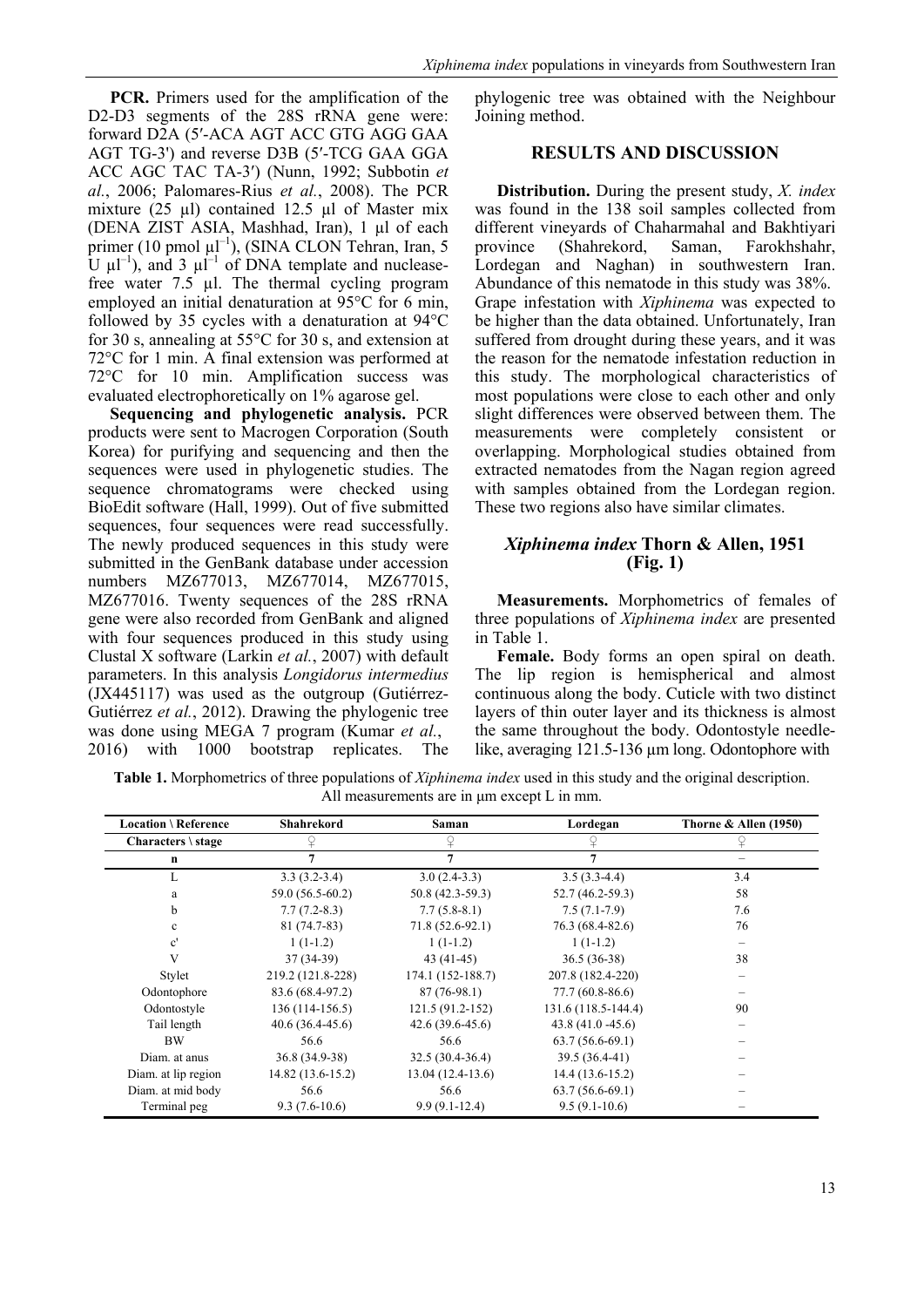

**Fig. 2.** Phylogenetic tree of *Xiphinema* species obtained using Neighbour Joining method with 1000 replicates for bootstraps as inferred from analysis of the partial 28S rRNA gene sequences. The newly isolates are indicated with black squares.

three large basal flanges, average length 77.7-87 µm. Pharynx in two parts anterior slender and posterior bulbar part. The dorsal pharyngeal gland cell extends along the length of the basal pharyngal bulb on the dorsal side and the anterior half of the ventral side. The cell has a system of six ducts formed by deep in folds of the limiting cell membrane. Two ducts extend almost the entire length of the bulb on the dorsal side and four extend

half-way on the ventral side. Ovaries paired, opposed, reflexed. Z-organ absent. Tail is hemispherical and has a dorsal convex, it is about as long as anal body width, usually with a terminal peg 7.6-12.4 µm long.

**Male.** Not found.

Morphometric characterisation of *X. index* from Chaharmahal and Bakhtiyari province was similar to that from the original description by Thorne & Allen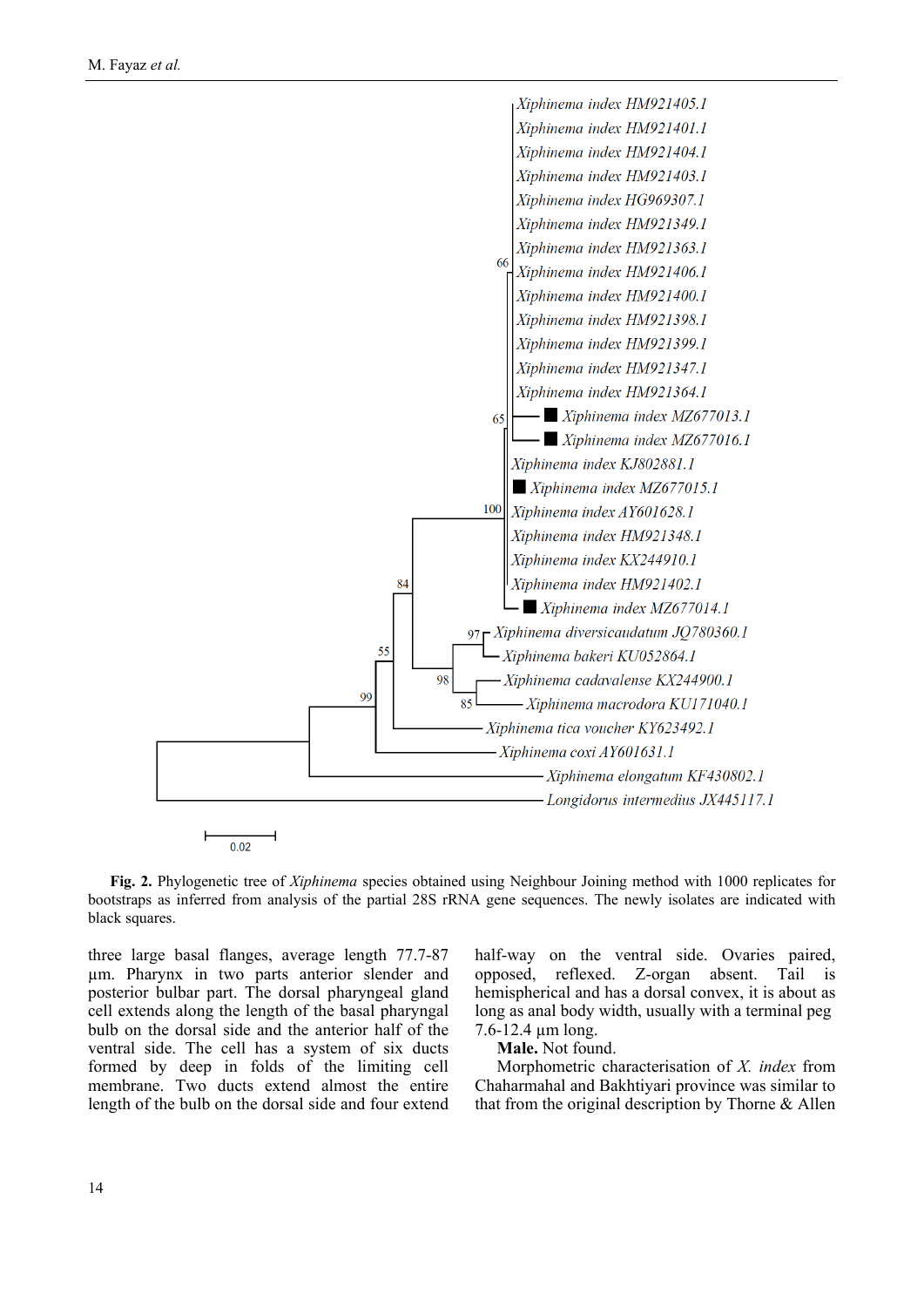(1950). *Xiphinema index*, *X. diversicaudatum*, *X. vuittenezi* and *X. italiae* are closely related taxonomically and therefore difficult to distinguish using morphological and morphometrical characteristics. *Xiphinema index* differs from *X. diversicaudatum* in having lower value of a, b and V ratios (50-59 *vs* 72; 7 *vs* 10 and 37-43 *vs* 47, respectively) and absence of Z organ in the uterus. *Xiphinema index* differs in having a longer terminal peg, absence of Z organ in the uterus and lower V values (37-43 *vs* 46-56.5%). *Xiphinema index* differs from *X. italiae* in tail shape; longer body size and a smaller index a (50-59 *vs* 88).

The present data confirm that the Iranian populations do not show any specific morphological diversity in the studied traits and intraspecific diversity is low. One of the reasons could be the uniformity of climatic conditions in the study area. Also, the host of the studied nematodes was the same and is probably another reason for the lack of morphological differences.

**Molecular characterisation using the D2-D3 segments of 28S rRNA gene sequences.** The partial sequences of the 28S rRNA gene for *X*. *index* were in 758-822 bp. The D2-D3 expansion segments of the 28S rRNA gene provided rather homogeneous results for *Xiphinema* species and apparently is a useful tool for species differentiation (He *et al.*, 2005). BLAST (Basic Local Alignment Search Tool) at NCBI (National Center for Biotechnology Information) revealed that the 28S rRNA gene sequences of Iranian *X*. *index* gave 99- 100% similarities with other *X*. *index* sequences. The phylogenetic relationships of the studied and other populations of *X*. *index* are shown in Figure 2. The closest sample to the Iranian population was considered the Spanish one.

The available information indicates that most of the grape cultivars cultivated in Iran are imported mainly from Europe and the Caucasus. It is possible that the *Xiphinema* was imported with the seedlings. However, this issue requires further study. In the phylogenic tree reconstructed based on 28S rRNA gene sequences, *X*. *index* are distributed into several different clades, although no morphological differences were observed between the different populations studied. However, the results of molecular studies showed that the *X*. *index* was not genetically homogeneous and there was some intraspecific diversity. The results of molecular studies were performed using the ITS rRNA gene consensus sequence of the Chilean populations and showed that there were no intraspecific differences among the studied populations (Meza *et al.*, 2012).

This is the first complete study on the occurrence, abundance and determination of intraspecies morphometric and molecular variation of *X. index* from the vineyards of Chaharmahal and Bakhtiari province of Iran. This nematode is widespread in most of vineyards of the studied areas and is one of the dominant plant-parasitic nematodes in these regions. Our work combined morphological, morphometric and molecular characterisation using integrative taxonomy and support identity of *X. index*. *Xiphinema index* is one of the most damaging plant-parasitic nematodes in vineyards and proper management of these nematodes increases the production and better yield of grapes. Future data on resistant varieties to different populations of these nematodes may improve our knowledge of the management of grape-related plant-parasite nematodes.

### **REFERENCES**

- ASKARY, T.H. 2017. Diversity of plant parasitic nematodes in pulses*.* In: *Plant Diversity: Present Situation and Future Scenario* (T.H. Askary & P.R. Martinelli Eds). pp. 239-274. Wallingford, UK, CAB International.
- BROWN, D.J.F. & TOPHAM, P. 1985. Morphometric variability between populations of *Xiphinema diversicaudatum* (Nematoda: Dorylaimoidea). *Revue de Nématologie* 8: 15-26.
- DE GRISSE, A.T. 1969. Redescription ou modifications de quelques techniques utilisées dans l'étude des nématodes phytoparasitaires. *Mededelingen van de Rijksfakulteit Landbouwwetenschappen Gent* 34: 351-369.
- DEMANGEAT, G., MINOT, J. C., VOISIN, R., BOSSELUT, N., FUCHS M. & ESMENJAUD, D. 2005. Survival of *Xiphinema index* and retention of Grapevine fanleaf virus over extended periods of time in the absence of host plants. *Phytopathology* 95: 1151-1156. DOI: 10.1094/PHYTO-95-1151
- ESMENJAUD, D., DEMANGEAT, G., VAN HELDEN, M. & OLLAT, N. 2014. Advances in biology, ecology and control of *Xiphinema index*, the nematode vector of grapevine fan leaf virus. *Acta Hort* 1045: 67-73. DOI: [10.17660/ActaHortic.2014.1045.9](https://doi.org/10.17660/ActaHortic.2014.1045.9)
- FADAEI, A.A., COOMANS, A. & KHEIRI, A. 2003. Three species of the *Xiphinema americanum* lineage (Nematoda: Longidoridae) from Iran. *Nematology* 5: 453-461[. DOI: 10.1163/156854103769224430](https://doi.org/10.1163/156854103769224430)
- FAO. 2017. *FAO Statistical Yearbook 2021 – World Food and Agriculture*. Italy, Food and Agriculture Organization of the United Nations. 353 pp.
- GHADERI, R., KASHI, L. & KAREGAR, A. (Eds). 2018. [*Plant*-*Parasitic Nematodes in Iran. Science Reference in Collaboration with the Iranian Society of*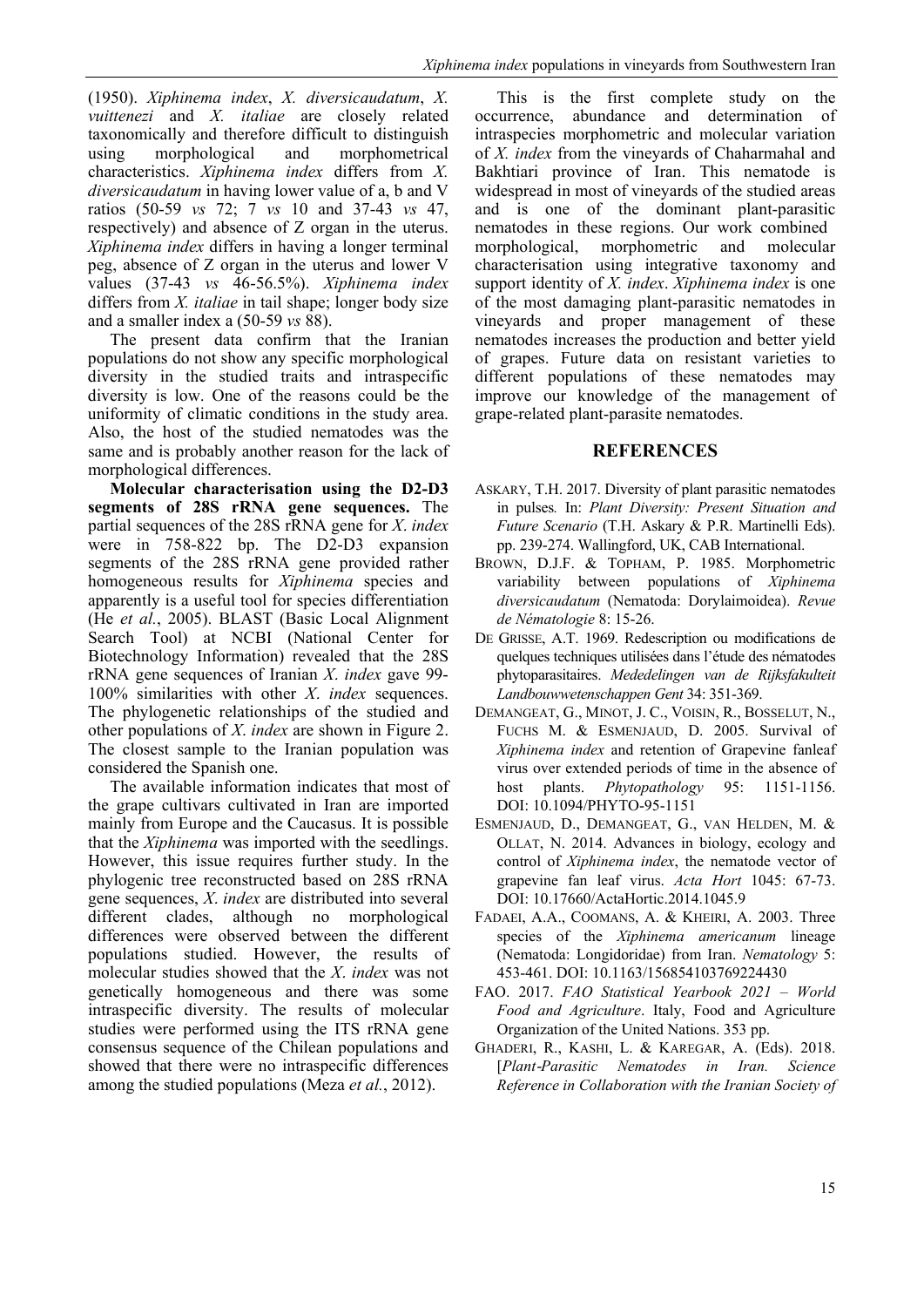*Nematology*]*.* Iran, Marjaeelm Press & Iranian Society of Nematology (in Persian). 754 pp.

- GUTIÉRREZ-GUTIÉRREZ, C., CANTALAPIEDRA-NAVARRETE, C., DECRAEMER, W., VOVLAS, N., PRIOR, T., PALOMARES-RIUS, J. & CASTILLO, P. 2012. Phylogeny, diversity and species delimitation in some species of the *Xiphinema americanum*-group complex (Nematoda: Longidoridae), as inferred from nuclear and mitochondrial DNA sequences and morphology. *Journal of Plant Pathology* 134: 561-597. DOI: [10.1007/s10658-012-0039-9](https://www.doi.org/10.1163/156854108783360186)
- HALL, T.A. 1999. BioEdit: a user-friendly biological sequence alignment editor and analysis program for Window 95/98/NT. *Nucleic Acids Symposium Series*  41: 95-98.
- HE, Y., SUBBOTIN, S.A, RUBTSOVA, T.V., LAMBERTI, F., BROWN, D.J.F. & MOENS, M. 2005. A molecular phylogenetic approach to Longidoridae (Nematoda: Dorylaimida). *Nematology* 7: 111-124. DOI: [10.1163/1568541054192108](https://doi.org/10.1163/1568541054192108)
- JAWHAR, J., VOLVAS, N. & DIGIARO, M. 2006. Occurrence of *Xiphinema index* in Lebanese vineyards. *Journal of Plant Pathology* 88: 117-119
- JENKINS, W. 1964. A rapid centrifugal-flotation technique for separating nematodes from soil. *Plant Disease Reporter* 48: 692.
- KIEWNICK, S., HOLTERMAN, M., VAN DEN ELSEN, S., VAN MEGEN, H., FREY, J.E. & HELDER, J. 2014. Comparison of two short DNA barcoding loci (COI and COII) and two longer ribosomal DNA genes (SSU & LSU rRNA) for specimen identification among quarantine root- knot nematodes (*Meloidogyne* spp.) and their close relatives. *European Journal of Plant Pathology* 140: 97-110. [DOI: 10.1007/s10658-](http://dx.doi.org/10.1007/s10658-014-0446-1) [014-0446-1](http://dx.doi.org/10.1007/s10658-014-0446-1)
- KUMAR, S., STECHER, G. & TAMURA, K. 2016. MEGA7: molecular evolutionary genetics analysis. Version 7.0 for bigger datasets. *Molecular Biology and Evolution* 33: 1870-1874[. DOI: 10.1093/molbev/msw054](https://doi.org/10.1093/molbev/msw054)
- LARKIN, M.A., BLACKSHIELDS, G., BROWN, N.P., CHENNA, R., MCGETTIGAN, P.A., MCWILLIAM, H., VALENTIN, F., WALLACE, I.M., WILM, A., LOPEZ, R., THOMPSON, J.D., GIBSON, T.J. & HIGGINS, D.G. 2007. ClustalW and ClustalX version 2.0. *Bioinformatics* 23: 2947-2948[. DOI: 10.1093/bioinformatics/btm404](https://doi.org/10.1093/bioinformatics/btm404)
- LEOPOLD, S., BORROTO-FERNÁNDEZ, A., SCHARTL, A. & LAIMER, M. 2007. Identification of *Xiphinema index* in an Austrian vineyard. *Vitis* 46: 49-50.
- MEZA, P., ABALLAY, E. & HINRICHSEN, P. 2012. Morphological and molecular characterisation of *Xiphinema index* Thorne and Allen, 1950 (Nematoda: Longidoridae) isolates from Chile. *Nematropica* 42: 41-47.
- MCKENRY, M.V. & ROBERTS, P.A. 1985. *Phytonematology Study Guide, Issue 4045*. USA,

University of California: Division of Agriculture and Natural Resources. 56 pp.

- MCKENRY, M.V. & BETTIGA, L.J. 2013. Nematodes. In: *Grape Pest Management* (L.J. Bettiga Ed.). pp. 449- 470. Oakland (CA), USA, University of California: Division of Agriculture and Natural Resources.
- MOJTAHEDI, H., STURHAN, D., AKHIANI, A. & BAROOTI, S. 1980. *Xiphinema* species in Iranian vineyards. *Nematologia Mediterranea* 8: 170-195.
- NUNN, G. 1992. *Nematode molecular evolution*. Ph.D. thesis, University of Nottingham, Nottingham, UK, 187 pp.
- PALOMARES-RIUS, J. E., SUBBOTIN, S.A., LANDA, B.B., VOVLAS, N. & CASTILLO, P. 2008. Description and molecular characterization of *Paralongidorus litoralis* and *P. paramaximus* Heyns, 1965 (Nematoda: Longidoridae) from Spain. *Nematology* 10: 87-101. [DOI: 10.1163/156854108783360186](http://dx.doi.org/10.1163/156854108783360186)
- PEDRAM, M., POURJAM, E., YE, W., ATIGHI, M. ROBBINS, R. & RYSS, A. 2011. Description of *Bursaphelenchus mazandaranense* sp. (Nematode: Parasitaphelenchidae) from Iran. *Russian Journal of Nematology* 19: 121-129.
- PORIKA, H., JAGADEESHA, M. & SUCHITRA, M. 2015. Effect of pruning severity on quality of grapes red globe for summer season. *Advances in Crop Science and Technology* S1: 004. DOI: [10.4172/2329-](http://dx.doi.org/10.4172/2329-8863.S1-004) [8863.S1-004](http://dx.doi.org/10.4172/2329-8863.S1-004)
- SASSER, J.N. & FRECKMAN, D.W. 1987. A world perspective on nematology: the role of the society. In: *Vistas on Nematology* (J.A. Veech & D.W. Dickson Eds). pp. 7-14. Hyattsville (MD), USA, Society of Nematologists.
- SUBBOTIN, S.A., STURHAN, D., CHIZHOV, V.N., VOVLAS, N. & BALDWIN, J.G. 2006. Phylogenetic analysis of Tylenchida Thorne, 1949 as inferred from D2 and D3 expansion fragments of the 28S rRNA gene sequences. *Nematology* 8: 455-474. DOI: [10.1163/156854106778493420](https://doi.org/10.1163/156854106778493420)
- TARJAN, A.C. 1969. Variation within *Xiphinema americanum* group (Nematoda: Longidoridae). *Nematologica* 15: 241-252. DOI: [10.1163/](https://doi.org/10.1163/187529269X00678) [187529269X00678](https://doi.org/10.1163/187529269X00678)
- TAYLOR, C.E. & BROWN, D.JF. 1997. *Nematode Vectors of Plant Viruses*. UK, CAB International. 296 pp.
- THORNE, G.A. 1939. A monograph on the nematodes of the superfamily Dorylaimoidae. *Capita Zoologica* 8: 1-261.
- THORNE, G. & ALLEN, W. 1950. *Paratylenchus hamatus* and *Xiphinema index*, two nematodes associated with fig roots, with a note on *Paratylenchus anceps* Cobb. *Proceedings of the Helminthological Society of Washington* 17: 27-35.
- WHITEHEAD, A.G. & HEMMING, J.R. 1965. A comparison of some quantitative methods of extracting small